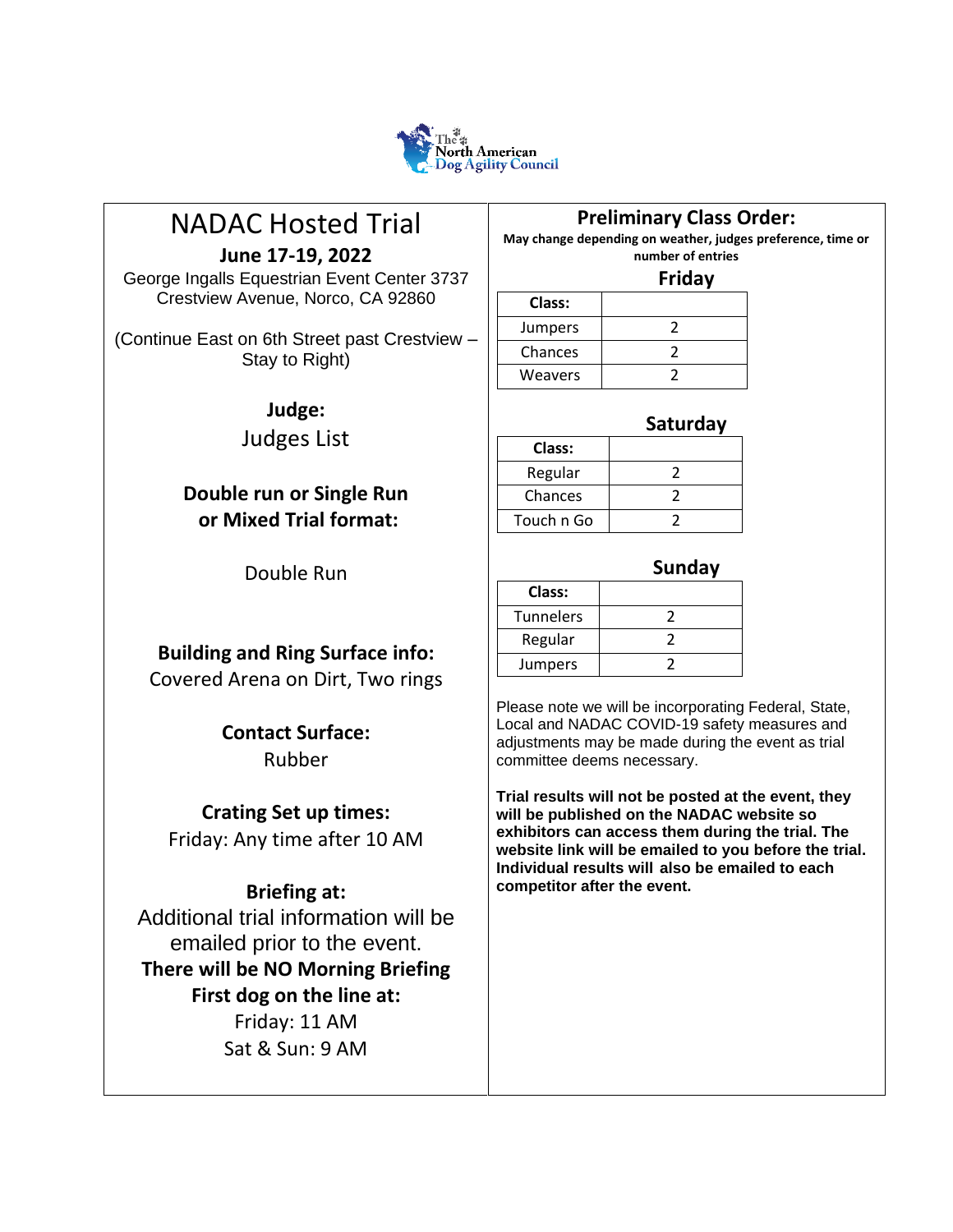**Entries Open on:** Publication of Premium **Entries Close on:** June 10th

### **Crating available:**

Plenty of crating available on dirt, under cover.

### **Entry Limits:**

500 Runs per day

### **Move ups:**

Move-ups will be accepted from day to day. No same day move-ups.

### **Day of show Entries:**

May be accepted, dependent upon status of entry numbers **Refunds:** Full refunds will be issued for cancellations prior to closing date.

Full Refunds will be given for Bitches in season.

**Show Committee Chris Nelson**

## **Confirmations:**

Confirmations will be emailed on June 12th.

When entering online you should receive a confirmation immediately

### **Food info:**

NO Beverages, Breakfast or Snacks will be provided at this event –Please plan accordingly.

### **Volunteer info:**

~We always need and appreciate Volunteers~

Note: We do not plan on assigning a gate steward, so exhibitors will need to be prepared to run when your jump height is set in each class. To minimize need for leash runners, we encourage handlers to carry leash concealed in pack or pocket. Just be sure to avoid dangling ends and stow securely before you cross the start line. A leash buddy is also acceptable! We will, as always, need help setting jumps!

### **Awards and Ribbons:**

Ribbons will be available for all qualifying runs and first through 3rd places in all classes except for Chances. Since Chances is a pass/fail game, placements ribbons are not given. Ribbons will also be available for those finishing a title. .Please let the us know if your dog may earn a NATCH or other new title at this trial.

### **Equipment info:**

Equipment to NADAC specifications Ring **Fencing**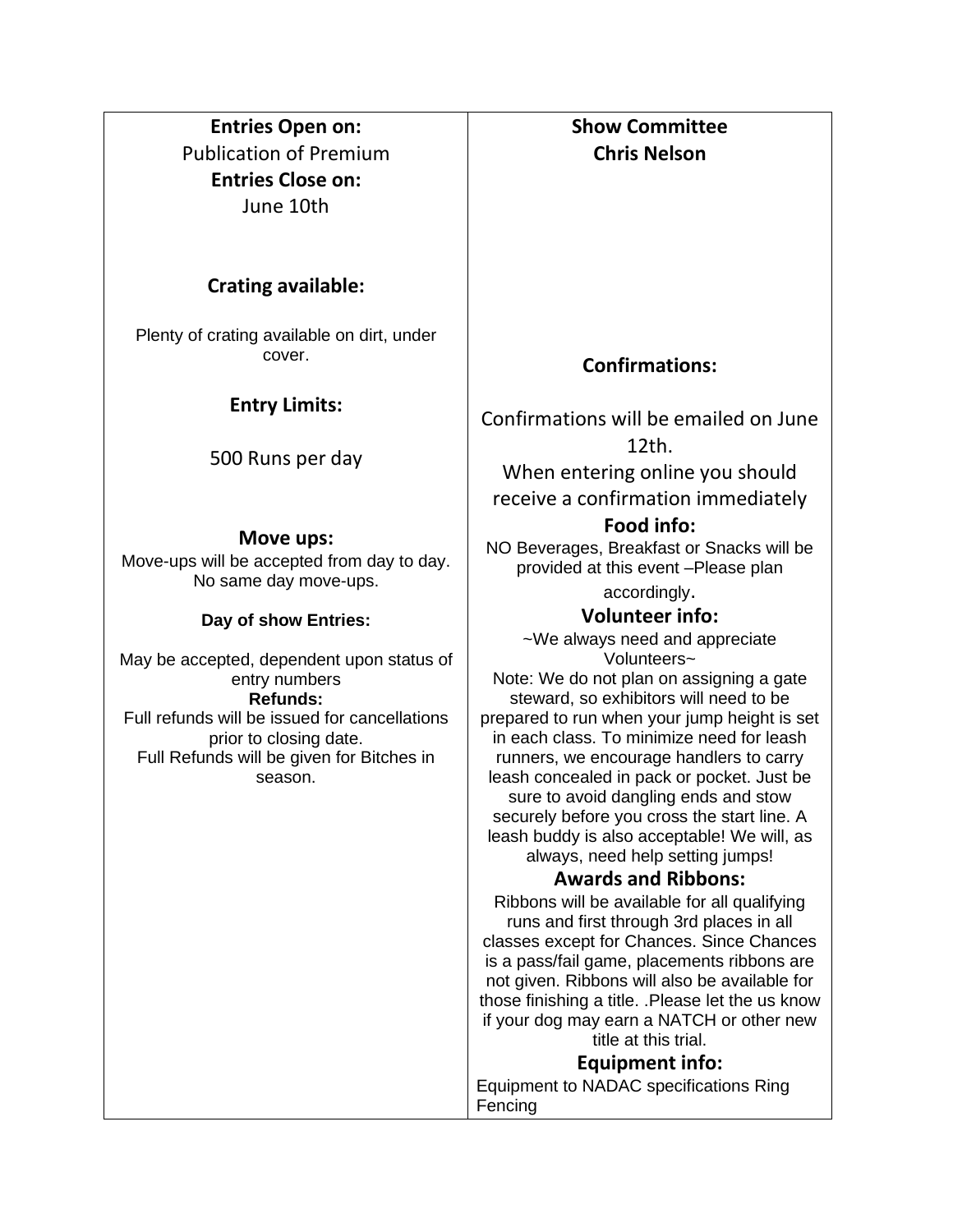MEASURING

### **Jump Height Info:**

Measurement forms may be obtained at:

<https://www.nadac.com/WPsite/wp-content/uploads/2021/01/HeightCardFormToday.pdf>

#### **Dogs which require measuring:**

Dogs in the Proficient Category, Novice, Open or Elite jumping 4", 8", 12" or 16"

#### **Dogs which do not need to be measured:**

Dogs jumping 16" in the Veteran or Junior Handler Division Dogs jumping 20" Dogs in the Skilled Category Dogs with a permanent height card Dogs listed on the Height Exemption List

#### **JUMP HEIGHTS**

There are four Standard Division-Proficient jump heights: 8", 12", 16", and 20". There are four Standard Division-Skilled jump heights: 4", 8", 12", and 16". There are four jump heights for the Veterans and Junior Handler divisions: 4", 8", 12", and 16". Please see the NADAC Rulebook for the full jump height table

### **Brief Summary of Rules:**

Please refer to [www.nadac.com](http://www.nadac.com/) for a full explanation of all NADAC rules and up to date information.

- Please note that NADAC trials should provide a safe and fun environment for both exhibitors and their dogs.
- Aggressive dogs will not be tolerated and will be excused from the trial.
- The show committee has the right to refuse any entry. Anyone not currently in good standing with NADAC will not be allowed to enter this trial.
- Exhibitors, through submission of entry, acknowledge that they are knowledgeable of NADAC rules and regulations, and agree to abide by all rules in effect at the time of this trial.
- No entry fee will be refunded if the trial cannot open or be completed by reasons of riots, civil disturbances, fire, acts of God, public emergency, an act of a public enemy, or any other cause beyond the control of the organizing committee.
- Checks not honored by the bank do not constitute a valid entry fee. There will be a \$25.00 service charge for bank returned checks.
- Dog must be registered and have a valid registration number before entries will be accepted. <https://www.nadac.com/register-your-dog/>
- A copy of the current Exhibitors Handbook may be downloaded free from the NADAC web site: www.nadac.com
- Bitches in heat, lame, or blind dogs are ineligible for entry, as is any dog with a deformity which may cause a judge to not be able to reasonably assess the dog's ability to function and perform agility obstacles safely, and in a manner that is in the best interest, health and welfare of the dog.
- No food, clickers, or other aids or devices shall be permitted on the course or within 10 feet of the ring. Food or a small non-audible toy can be in a secure container (ziplock bag is acceptable) in your pocket during your run but you cannot indicate to the dog it is there. All handlers may bring a non-audible toy into the ring for training purposes. They cannot earn a Qualifying score and must declare to the judge they are training before they commence their run. Please read the Exhibitor's Handbook for more information about toys and training in the ring.
- The sponsoring clubs will not be responsible for the loss or damage to any dog exhibited, or for the possessions of any exhibitor whether the result be accident or other cause. It is distinctly understood that every dog at this event is in the care and control of his owner or handler during the entire time the dog is on the show premises.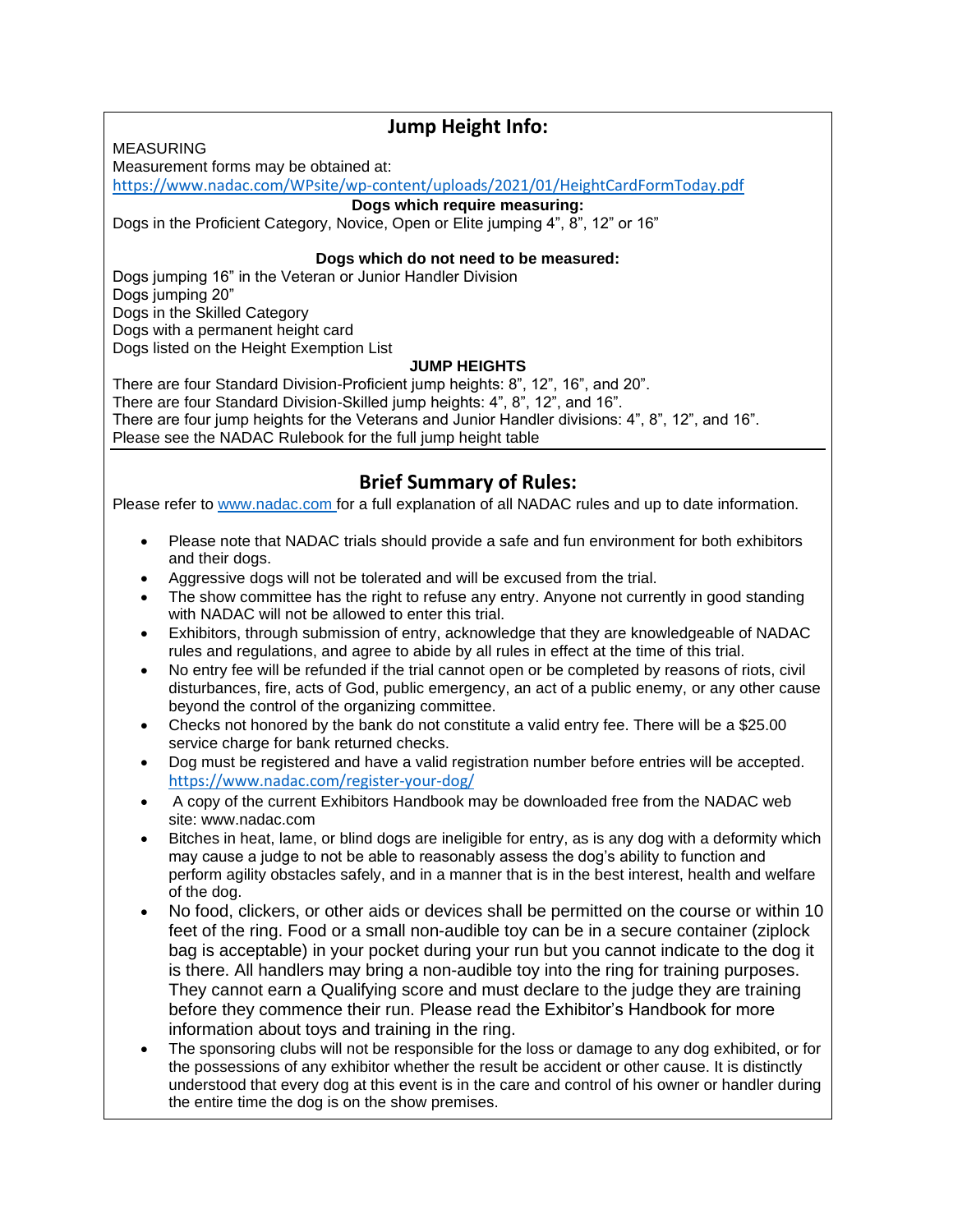#### **NADAC Hosted Trial, June 17-19, 2022 Norco, CA**

#### **Make Checks Payable to: NADAC**

#### **Send entries to: 14825 Saddle Horn, Sisters, Oregon, 97759**

### **Online Entry can be found here: [Online Entry](https://www.nadac.com/nadac-hosted/)**

| Owner                  |                                                                                 | <b>Dog</b>    |                                     |                  |                         |                                                                                 |                         |
|------------------------|---------------------------------------------------------------------------------|---------------|-------------------------------------|------------------|-------------------------|---------------------------------------------------------------------------------|-------------------------|
| <b>Name</b>            |                                                                                 |               |                                     | <b>Call Name</b> |                         |                                                                                 |                         |
|                        |                                                                                 |               | <b>NADAC Reg #</b>                  |                  |                         |                                                                                 |                         |
|                        |                                                                                 | Date of Birth |                                     |                  |                         |                                                                                 |                         |
|                        |                                                                                 |               | <b>Height at Withers</b>            |                  |                         |                                                                                 |                         |
| Email                  |                                                                                 |               | <b>Breed</b>                        |                  |                         |                                                                                 |                         |
| Handler, If not owner  |                                                                                 |               | <b>Emergency Contact Name/Phone</b> |                  |                         |                                                                                 |                         |
|                        |                                                                                 |               |                                     |                  |                         | PLEASE INCLUDE A COPY OF YOUR DOG'S HEIGHT CARD IF YOU DO NOT HAVE ONE ON FILE. |                         |
| <b>CATEGORY:</b>       | <b>PROFICIENT</b>                                                               |               | <b>SKILLED</b>                      |                  |                         |                                                                                 |                         |
| <b>DIVISION:</b>       | <b>STANDARD</b><br>VET DOG<br><b>VET HANDLER</b>  <br><b>JUNIOR HANDLER    </b> |               |                                     |                  |                         |                                                                                 |                         |
| I WANT MY DOG TO JUMP: |                                                                                 |               | $\overline{\mathbf{4}}$             | 8                | 12<br>16                | 20                                                                              |                         |
| <b>Class</b>           |                                                                                 | Level         |                                     |                  | Day                     |                                                                                 |                         |
|                        | Intro                                                                           | <b>Novice</b> | Open                                | <b>Elite</b>     | Friday                  | Saturday                                                                        | <b>Sunday</b>           |
| <b>Regular</b>         |                                                                                 |               |                                     |                  |                         | Rd 1<br>Rd 2                                                                    | Rd 1<br>Rd 2            |
| <b>Chances</b>         |                                                                                 |               |                                     |                  |                         |                                                                                 |                         |
|                        |                                                                                 |               |                                     |                  | Rd 1<br>Rd <sub>2</sub> | Rd 1<br>Rd <sub>2</sub>                                                         |                         |
| <b>Jumpers</b>         |                                                                                 |               |                                     |                  | Rd 1<br>Rd <sub>2</sub> |                                                                                 | Rd 1<br>Rd <sub>2</sub> |
| <b>Touch n Go</b>      |                                                                                 |               |                                     |                  |                         | Rd 1<br>Rd <sub>2</sub>                                                         |                         |
| <b>Tunnelers</b>       |                                                                                 |               |                                     |                  |                         |                                                                                 | Rd 1<br>Rd <sub>2</sub> |
| <b>Weavers</b>         |                                                                                 |               |                                     |                  | Rd 1<br>Rd 2            |                                                                                 |                         |

#### **All Runs are \$10 per run.**

**Junior Handlers are Free**

**Owner/Exhibitor: \_\_\_\_\_\_\_\_\_\_\_\_\_\_\_\_\_\_\_\_\_\_\_\_\_\_\_\_\_\_\_\_\_\_\_\_Date\_\_\_\_\_\_\_\_\_\_\_\_\_\_\_\_\_\_\_\_\_\_**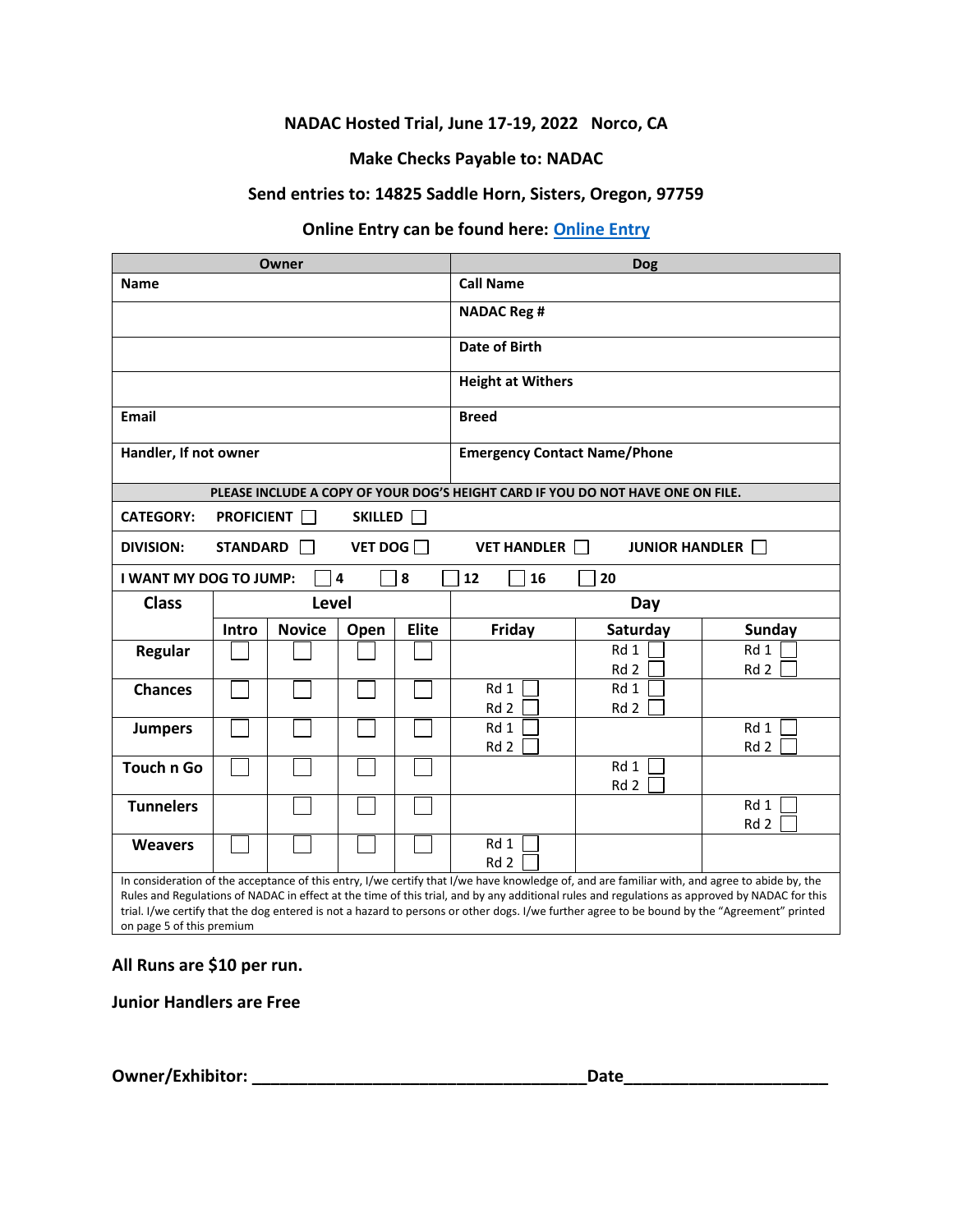#### Parent or Legal Guardian of Junior Handler

#### **AGREEMENT**

The person who signs this agreement represents that he/she is authorized to enter into this agreement on behalf of both exhibitor and the owner of entered dog. In consideration of acceptance of this entry: 1.1. As used here "NADAC" means the North American Dog Agility Council, LLC., its members, officers, directors, employees, show chairs, show committees and agents.

1.2. Exhibitor/owner agree to abide by the rules and regulations of NADAC and any other rules and regulations appearing in the premium for this event.

1.3. Exhibitor/owner certify that the entered dog is not a hazard to persons, dogs or property and that the entered dog's rabies vaccination is current in accordance with the requirement of the state in which the dog resides.

1.4. Exhibitor/owner acknowledge all hazards presented by the event and the event premises, including, but not limited to, the condition of the surface, restrooms, security measures or lack of, electrical appliances, fittings, show rings, parking areas and the presence of unfamiliar animals and people; exhibitor and owner assume the risk of any harm arising from these.

1.5. Exhibitor/owner releases NADAC (including its respective officers, directors, employees, and members), **NADAC** (including its officers, directors, members, and event organizing

committee), and **George Ingalls Event Center** (including its officers, agents, and employees) and will defend them and hold them harmless from all present and future loss, injury, damage, claims, demands and liabilities involving the entered dog, the event or event premises. Without limiting the generality of the foregoing, hold harmless provisions, exhibitor/owner hereby specifically assumes sole responsibility for and agrees to indemnify and save the afore mentioned parties harmless from any and all loss and expenses (including legal fees) by reason of the liability imposed by law upon any of the aforementioned parties for damages because of bodily injuries, including death, at any time in consequence of my (our) participation in this event, howsoever such injury or death may be caused and whether or not the same may have been caused or may have been alleged to have been caused by negligence of the afore mentioned parties or any of their employees or agents or any other persons